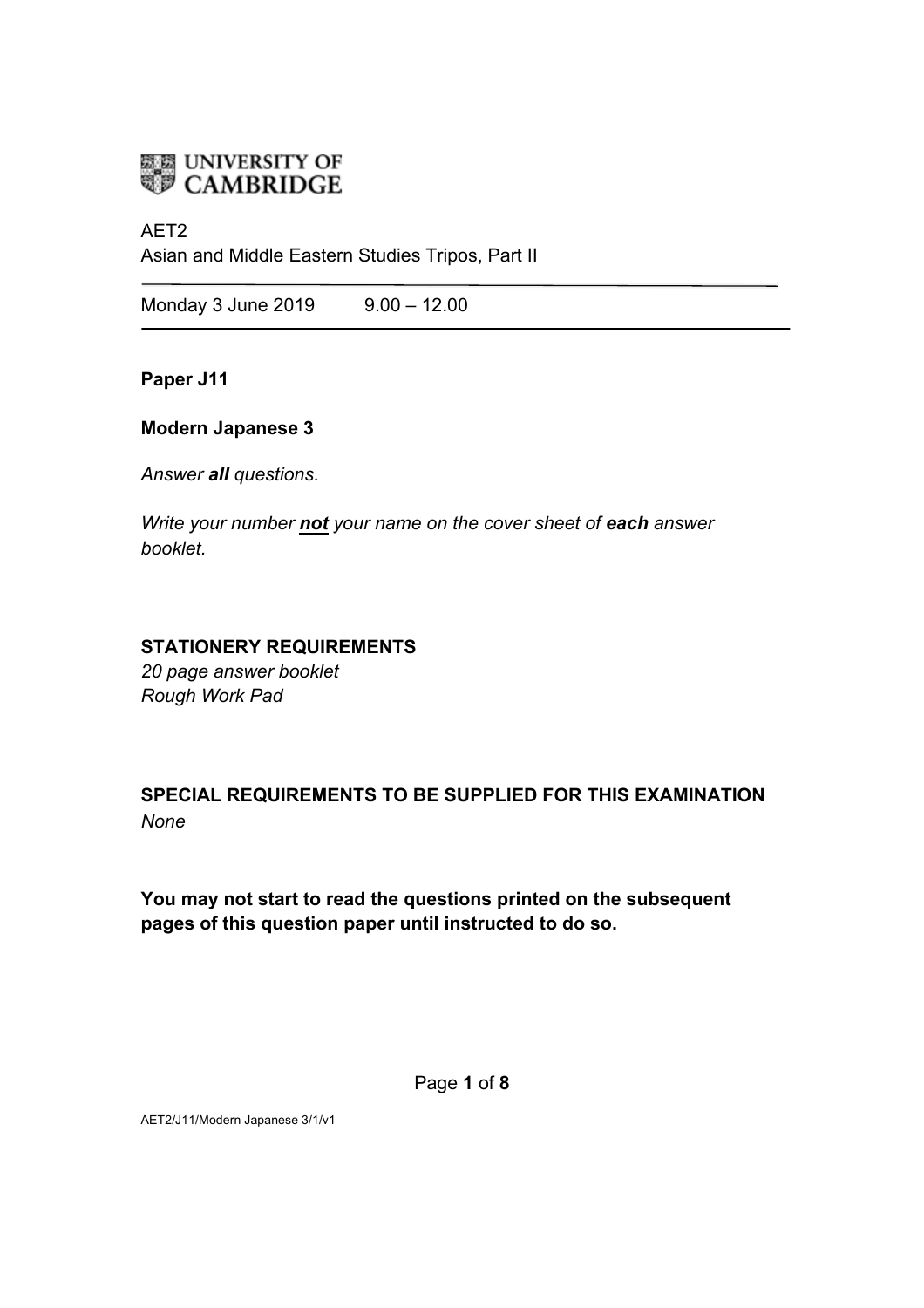# 1. Translate the following **unseen** passage into **Japanese** (*kanji* and *kana*): **[35 marks]**

As suggested by the social definition of democracy, human relations and the social order constitute the primary foundational and operational values in Japan. Overlapping social relationships in the family, community, and the workplace guide individual actions; intersecting social networks determine alignments in business, politics, and the arts. While this is true everywhere, the social web seems stronger and more determining in societies like Japan, China, Iran, and many others…

Preservation of the social order, which supports the web of human relationships, is thus of primary importance. Actions or persons that disrupt the social order are resisted while those that support it are encouraged. The result is a strongly coherent and cohesive society capable of considerable feats of change and continuity. But the strength can also be a weakness, because its effectiveness depends on social closeness, which excludes people who are not part of the historically created web of connections. For insiders Japanese society may seem like a warm bath; for outsiders, such as minorities or immigrants, it is often a cold shower.

| social order | 社会的秩序  |
|--------------|--------|
| operational  | 実践上の   |
| intersecting | 交差する   |
| alignment    | 協力関係   |
| web          | 網      |
| to disrupt   | 乱す     |
| coherent     | 一貫した   |
| cohesive     | 結束力のある |

Carol GLUCK: 'Top Ten Things to Know about Japan: Early Twenty-First Century' in *Education About Asia 13/3* (2008), p.7.

### Page **2** of **8**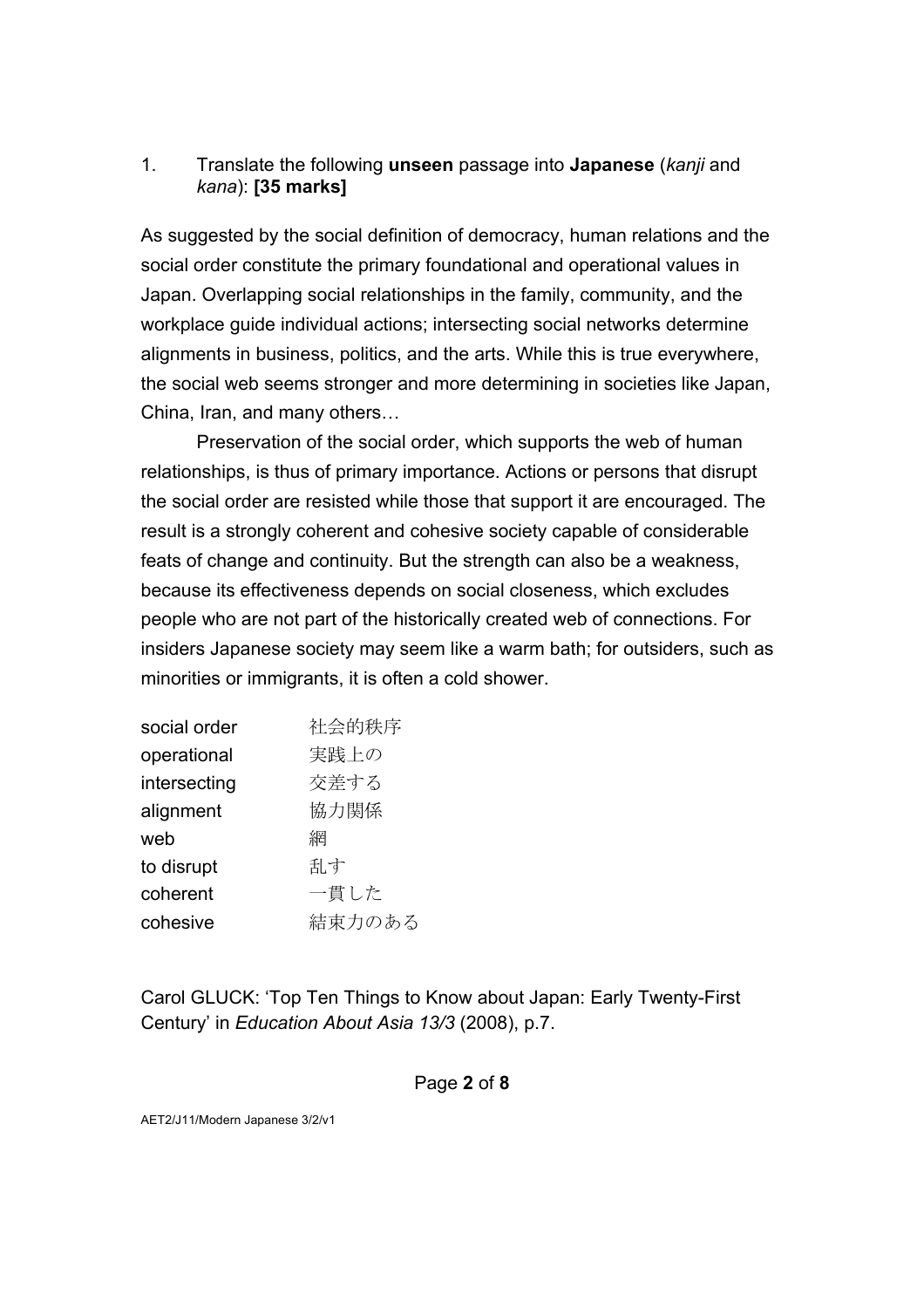2. Read the following **unseen** text and answer the accompanying questions in **Japanese: [35 marks]**

## どうせ稼げぬなら学歴より家事育児**…**女性差別は合理的か

① 4年制大学の進学率に関する国際調査では、34カ国のうち女性が男性 を下回るのは日本とトルコだけです。日本で大学進学率の男女格差があるの は、雇用のあり方と密接に関わっています。ダイバーシティー (多様性)に 詳しいシカゴ大の山口一男教授(社会統計学)に聞きました。

### 「教育投資は男性に」

② 高橋 4年制大学の進学率に関する経済協力開発機構(OECD)の調査 (2016年)では、34カ国のうち女性が男性を下回るのは日本とトルコ だけです。

③ 山口 雇用と性別役割分業の意識が影響しています。日本型雇用慣行は、 終身雇用と年功賃金という「保障」と、不規則な残業といった「拘束」の交 換です。その結果、家事育児を多く負担する女性たちは、雇用の枠組みから 排除されやすい。補助的にしか稼げないなら家事育児を担え、という悪循環 です。そのため教育投資は女性より男性にしたほうが「合理的」と考えられ やすい。ただそれは、既存の制度やその結果を前提とした「特殊的合理性」 に過ぎません。

④ 高橋 日本で男女の大学進学率が同じになれば、雇用格差も縮小しますか。

(TURN OVER)

#### Page **3** of **8**

AET2/J11/Modern Japanese 3/3/v1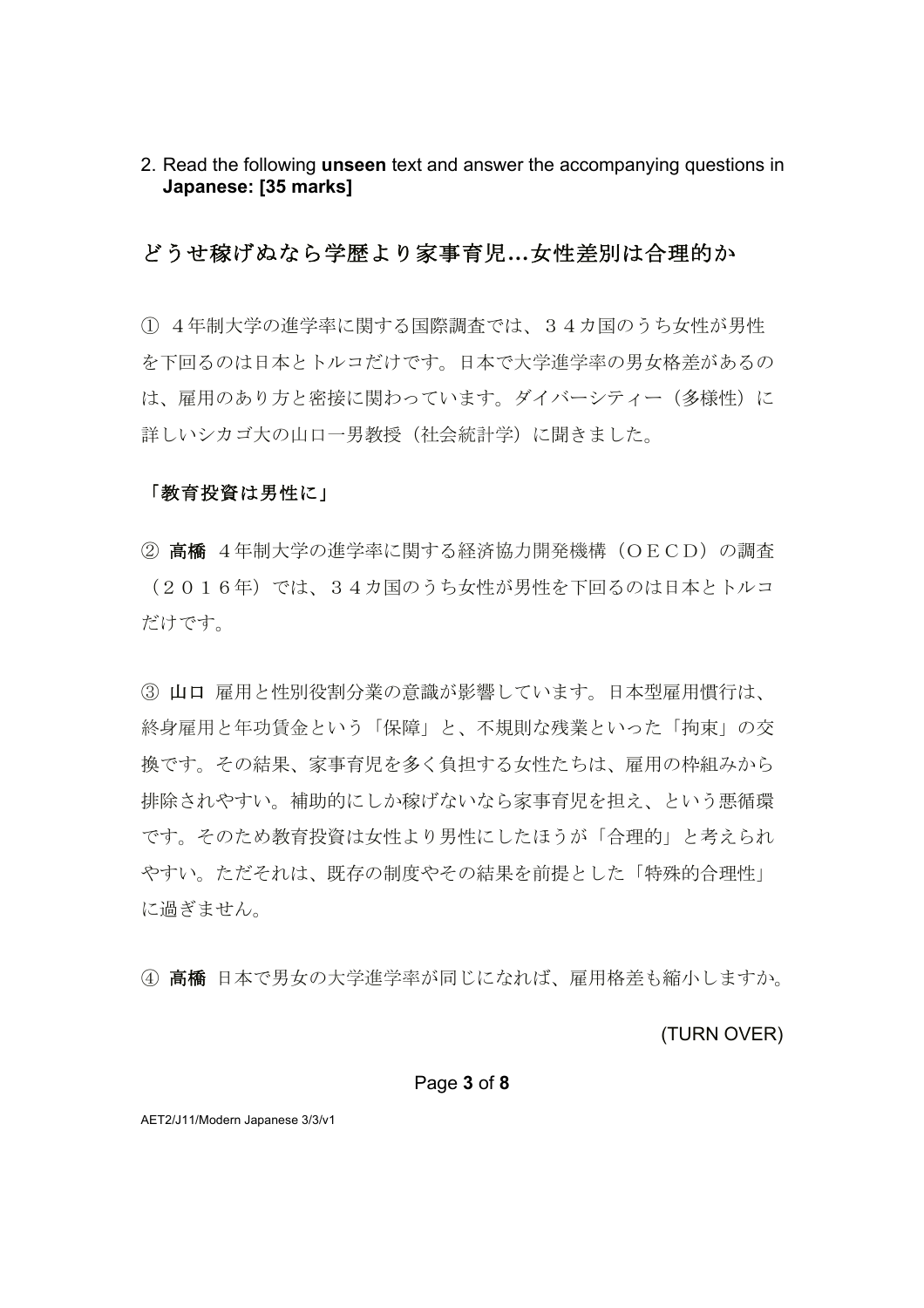### Question 2 continued….

⑤ 山口 そうとは限りません。私の統計分析では専門職を2種類に分けまし た。教育、保育、看護などヒューマンサービス系の「タイプ2型専門職」 と、会計士、技術者、医師など比較的社会経済的地位の高い「タイプ1型専 門職」。日本はタイプ2型に女性が多い。タイプ1型はOECD諸国の中で 最低の割合です。タイプ1型は男女とも賃金が比較的高いのに対し、タイプ 2型では女性に限って賃金は男性の作業職やサービス労働者と比べても低い のです。

⑥1995~2005年の変化をもとに男女の学歴が同等になった場合をシ ミュレーションしました。女性の大卒率が増すと、タイプ1型と経営・管理 職の女性割合はほとんど増えない一方、多くの女性がタイプ2型に流入す るとわかりました。男女の職業分離も大きくなり賃金格差解消にもブレーキ がかかります。

## 管理職登用、学歴より性別

⑦ 高橋 なぜですか。

⑧ 山口 タイプ1型や経営・管理職には、男性を優先し、女性の採用を回避 する傾向があることをデータは示唆しています。さらに学歴、年齢、勤続年 数が男女で同じでも、管理職(課長以上)割合の男女格差の2割しか解消し ないこともわかりました。総合職や一般職というコースを設け、女性を昇進

### Page **4** of **8**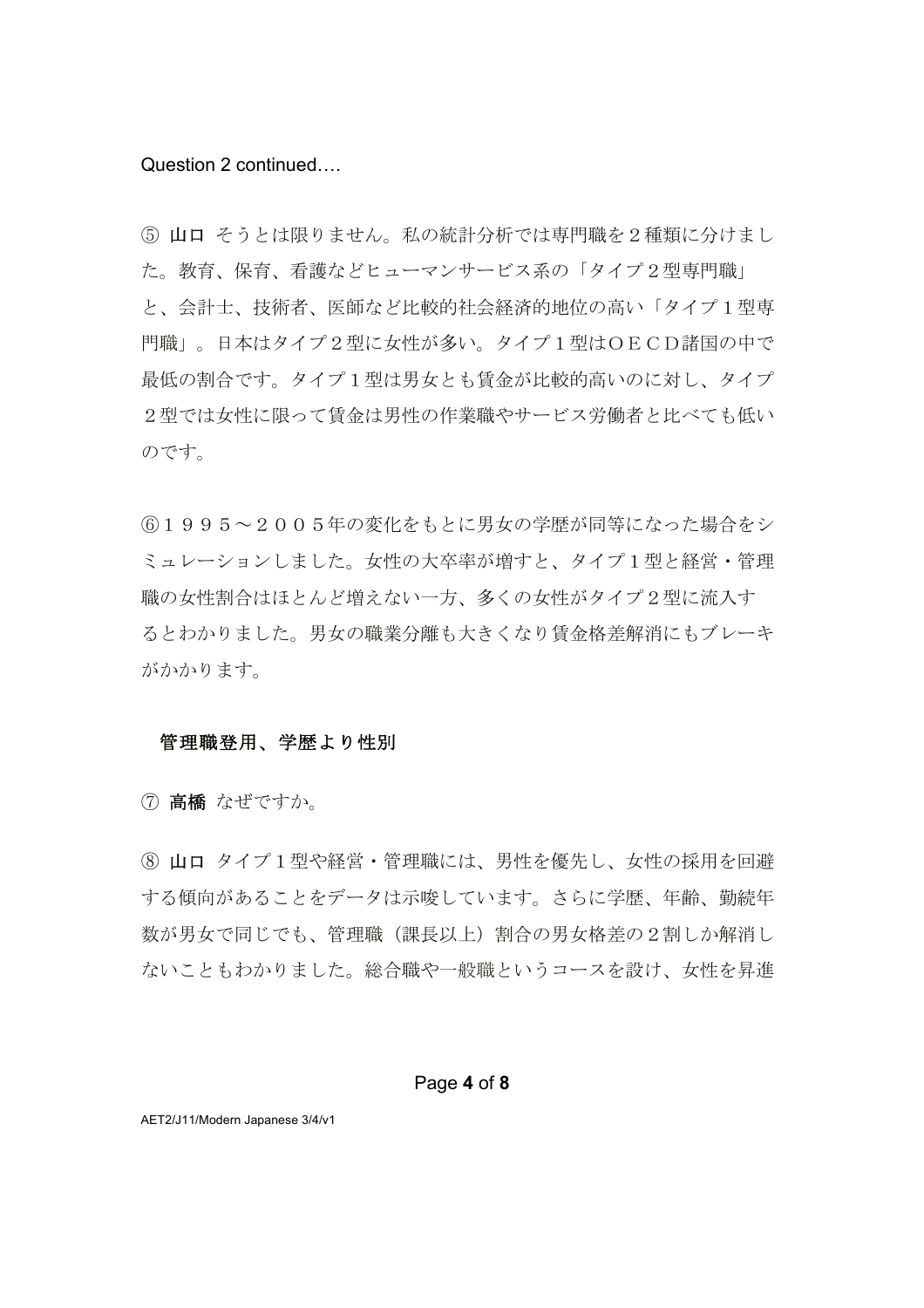Question 2 continued….

率の低い一般職に配属することも大きな要因。管理職登用に関しては性別に よる影響が、学歴の影響を大きく上回るのです。

⑨ 女性をひとくくりにして機会を奪うことを「統計的差別」と言います。 これから働こうとする世代の女性が、過去に離職した、あるいは離職せざる を得なかった女性たちとの連帯責任を負わされている形です。

⑩ 高橋 東京医大の入試を巡り、女性を不利にするのは「仕方がない」とい う声もありました。

⑪ 山口 女性医師による患者の治癒率が男性医師より高いというデータや、 患者満足度が高く、同じ分野でも医療過誤のクレームが男性医師より少ない というデータが米国にあります。医師のパフォーマンスに関わる基準ではな く、育児離職や長時間労働の可能性といった、一般の会社員と同じ尺度で評 価するのは専門性を度外視しておりおかしい。むしろ医師は離職率や労働時 間の男女差が他の職種より小さく、労働環境を見直すことで性別にかかわら ず活躍できるようになる。患者にとっても合理的です。

⑫ 高橋 女性差別は今の日本では「合理的」とされることさえあります。

(TURN OVER)

### Page **5** of **8**

AET2/J11/Modern Japanese 3/5/v1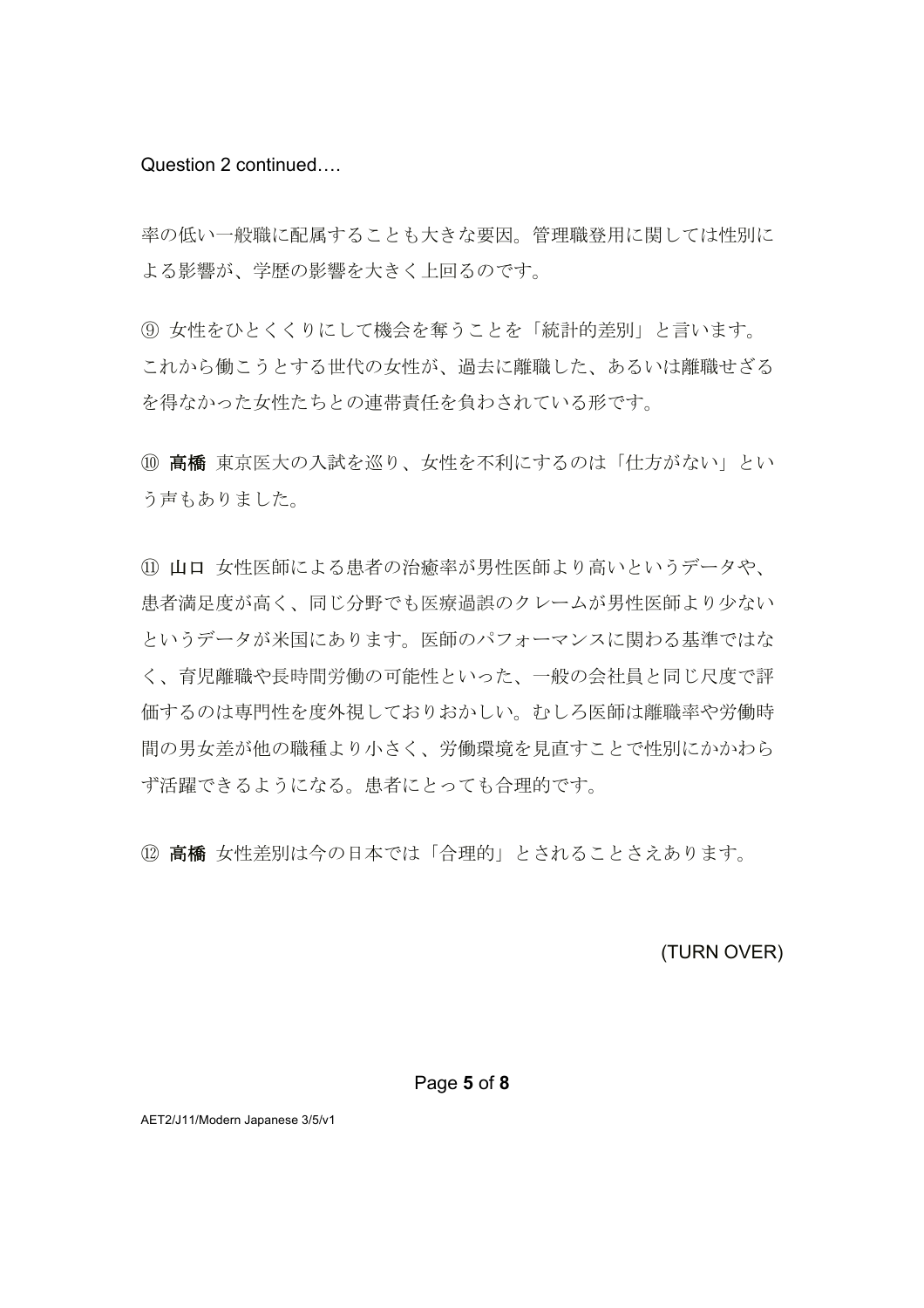## Question 2 continued…

13 山口 人口の半分である女性の潜在的能力を生かせない社会が合理的なは ずがありません。女性は差別されている、期待されていないと認識すると、 生産性を上げようと努力する気持ちも奪われ、結果として育児期を契機に離 職にもつながる。女性がいずれ辞める、活躍できないと仮定して差別するか ら実際に辞めたり、活躍できなくなったりする「予言の自己成就」です。

⑭ 逆に「性別に関わりなく社員の能力発揮を推進する」という人事方針を 持つ日本企業では、方針を持たない企業に比べて、大卒女性が増えると生産 性と競争力が高まります。男女の賃金格差も小さくなるのが特徴です。方針 を持たない多くの日本企業では、女性の大卒率は企業の生産性と競争率に寄 与していません。

⑮ グローバル化やIT化など社会変化が激しく不確実性が高い状況では、 企業は多様な人材を活用し、環境適応力を高めることが不可欠です。生え抜 きの男性ばかりが幹部になる、という日本の典型的な企業組織は多様性に著 しくかけ、不確実性の増した市場への適応力が弱くなります。女性への統計 的差別を続けることは、倫理的だけでなく経済的にも不合理と言えます。

(聞き手・高橋末菜)

Source: *Asahi Shimbun Digital,* 17 October 2018

AET2/J11/Modern Japanese 3/6/v1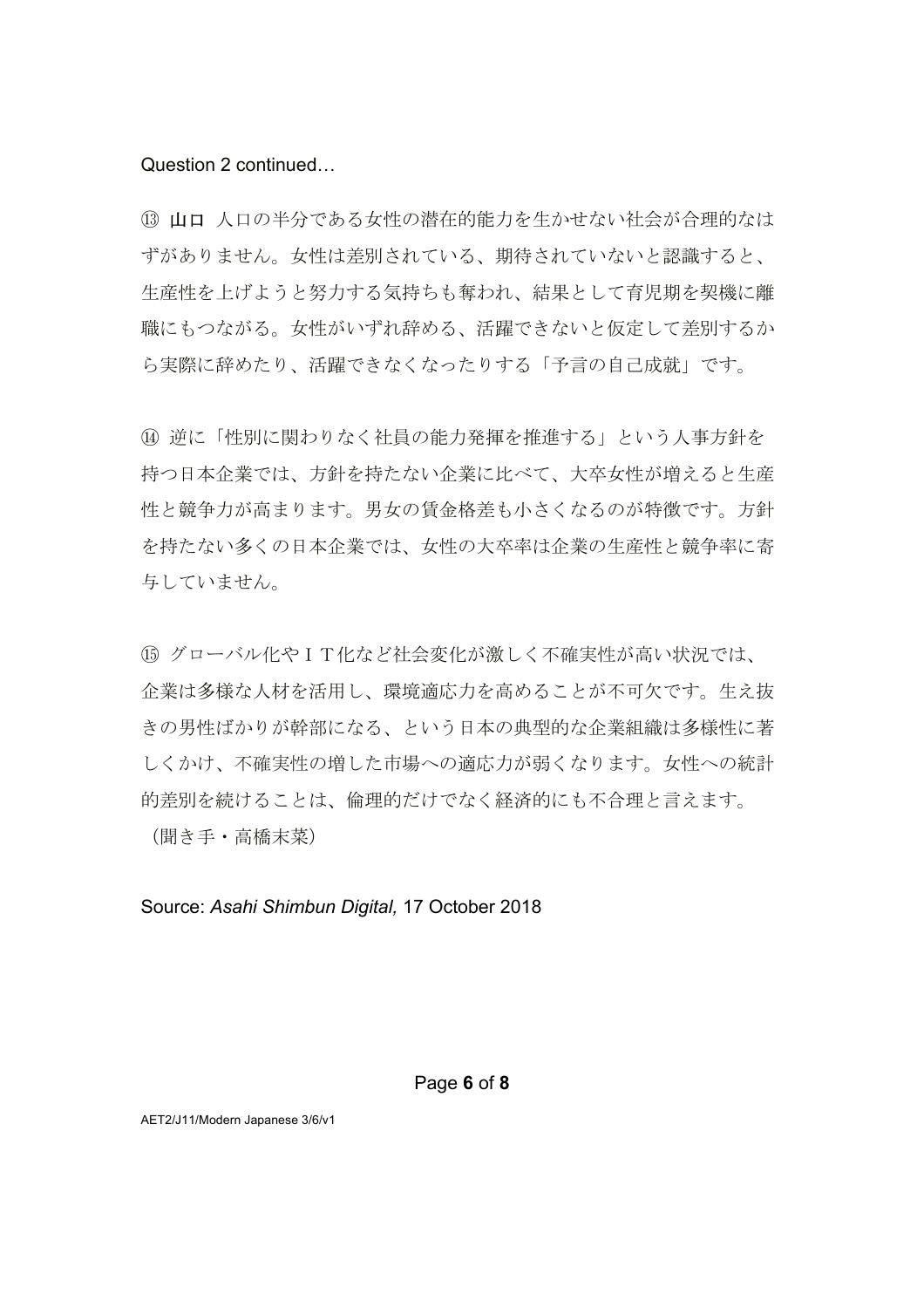Question 2 continued…

| 治癒      | recovery                    |
|---------|-----------------------------|
| 医療過誤    | medical malpractice         |
| 尺度      | standard                    |
| 度外視する   | disregard                   |
| 契機      | きっかけ                        |
| 成就      | realisation                 |
| 生え抜きの男性 | male career-track employees |

問題

- (a) Summarise the above passage in **Japanese** (*kanji* and *kana*). **[25 marks]**
- (b) Answer in **Japanese**: ⑬段落目の「予言の自己成就」とは、つまりど ういう意味か説明しなさい。**[5 marks]**
- (c) Answer in **Japanese**: 性別役割分業は合理的だという意見についてど う思うか、意見を述べなさい。 **[5 marks]**

(TURN OVER)